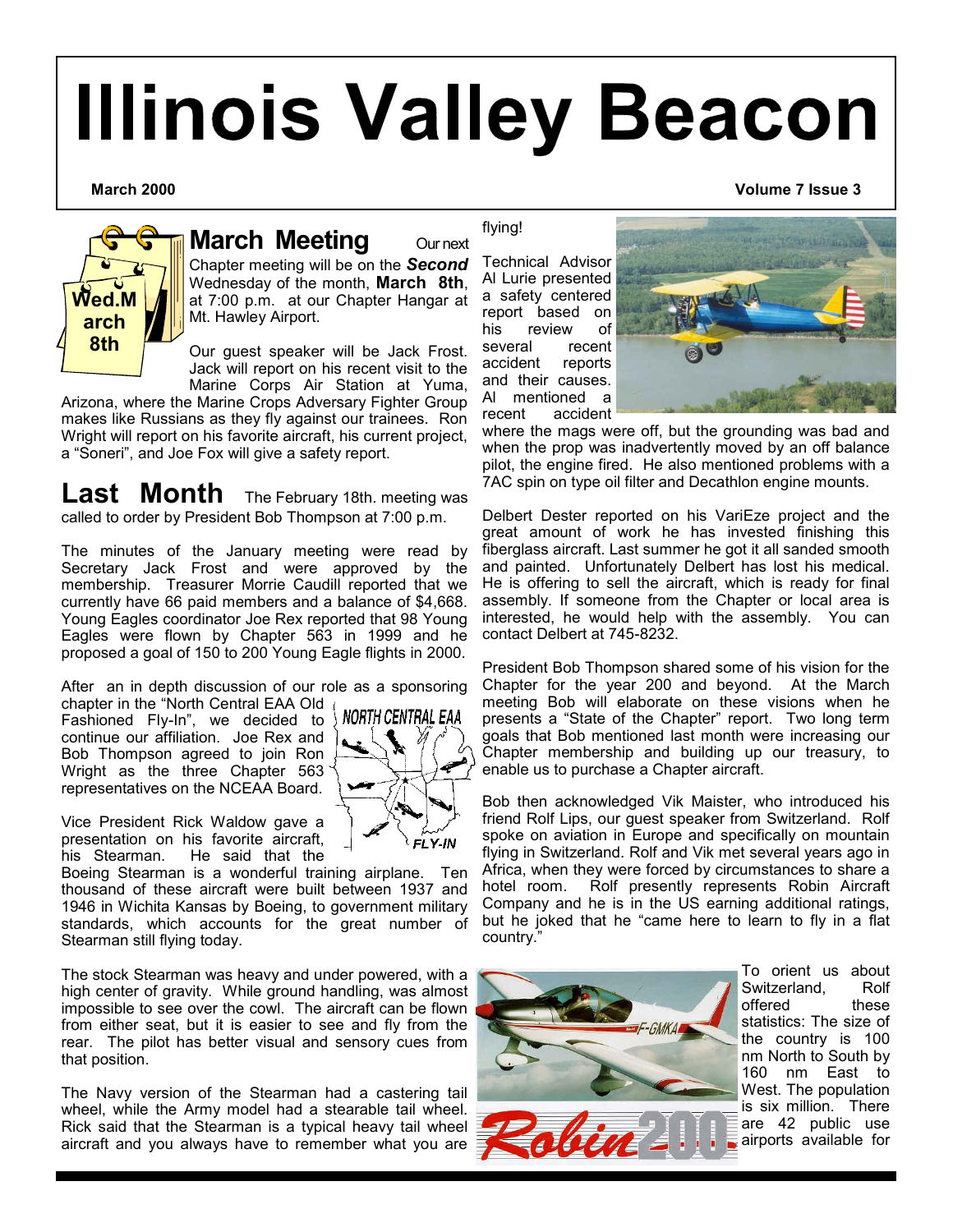

Rolf Lips on the left and Vik Maister on the right

approximately 1,800 general aviation, non-commercial aircraft. These include 1,500 club owned and 300 privately owned aircraft. Due to high taxes, aviation fuel costs approximately \$1.10 per liter or \$4.50 per US gallon.

Rolf discussed the five rules he uses and teaches to safely fly in the mountains.

1.) To fly in valleys, always allow space to make a half (180 degree) turn to gain altitude. This is due to the fact that ground elevation can often rise faster than aircraft performance will permit you to climb straight ahead.

2.) To fly through passes, never fly in the middle, always leave room to turn.

3.) To fly across a ridge, approach the ridge at a maximum angle to 45 degrees, so that you can easily turn away from the crossing if you (a) experience turbulence, or (b) see anything on the other side which looks unsafe.

4.) Never approach a ridge crossing at a high angle of attack. If you do approach at a high angle of attack, everything will seem lower than it actually is. You may not be high enough to clear the ridge.

5.) If flying in valleys, watch out for cables and high lines.

During a lively discussion following his presentation, Rolf indicated that Switzerland had class C, D, E and G airspace, but does not have any class A or B airspace.

**Breakfast** Remember, the first Saturday of every month at our hangar at Mt. Hawley Airport, beginning around 8:00 AM. See you there!

**RX** Chapter member Jim Hanneman is recovering from a broken collar bone sustained while snowmobiling in Wisconsin.

**NASA DREAMING OF "HIGHWAYS IN THE SKIES"** NASA is looking at developing a

network that would provide more than 5,000 GA airports with the ability to land light aircraft day and night in most kinds of weather. The program, dubbed the Smart Air Transport System (SATS), intends to function primarily using advanced aircraft cockpits that have "autoflight" capability -- which sounds marvelously practical while at the same time turning the joy and art of flying into an experience comparable with riding an elevator. Insiders are predicting that funding for SATS could appear as early as FY 2002. From: AVflash 6.06a

# **NASA UPDATING AVIATION SAFETY**

**WEB SITE:** Probably recognizing the usefulness of the Internet for disseminating information in a timely fashion -- especially safety data -- NASA has plans to update their Aviation Safety Reporting System (ASRS) Web site. The updated site will include the NASA printable forms for reporting incidents, and copies of ASRS's "CALLBACK" and "Directline" safety publications, among other safety information. From: AVflash 6.06a

**AOPA NOT HAPPY WITH FAA PLAN FOR "PLAIN LANGUAGE" REGS:** Though AOPA agrees with the FAA's plan to write future regulations in plain language instead of "governmentspeak," they recently stated their objection to the FAA's proposal to prohibit "non-public" communications with FAA officials once an NPRM has been published. AOPA is urging the FAA and DOT to reconsider the policy and allow informal conferences with FAA officials. From: AVflash 6.06a



Morrie Caudill and Al Phipps prepare pancakes at the March Breakfast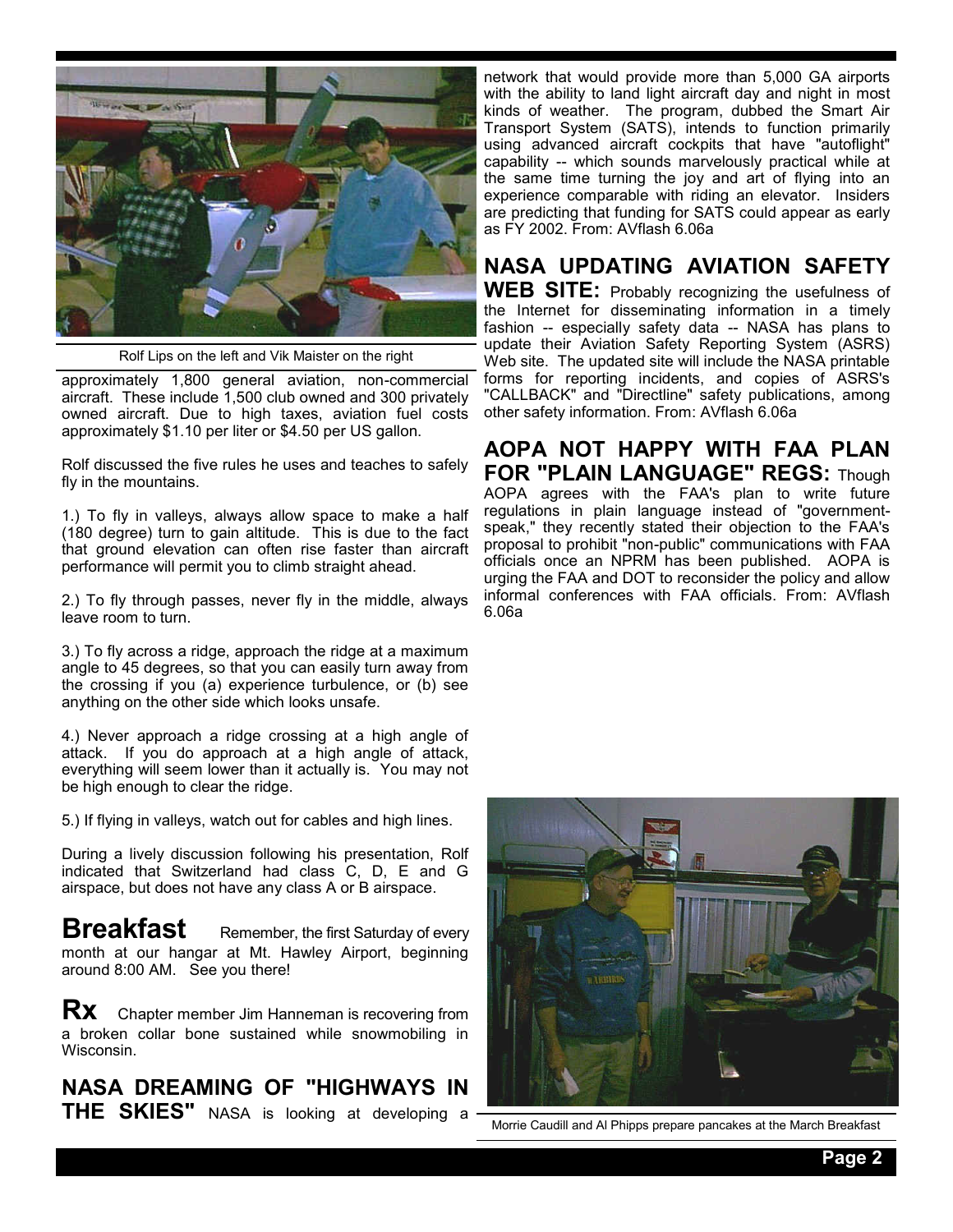

# **FAA'S CUSTOMERS ARE VERY RESTLESS** In

a rare show of unanimity, virtually every aviation advocacy organization held a joint press conference to show their support for the FAA funding proposals put forward in the stalled AIR-21 bill. This impressive coalition to ensure adequate funding for the FAA included the General Aviation Manufacturers Association (GAMA), Air Transport Association (ATA), Airport Council International (ACI), Air Line Pilots Association (ALPA), Aircraft Owners & Pilots Association (AOPA), American Association of Airport Executives (AAAE), Cargo Airline Association (CAA), and National Business Aviation Association (NBAA). From: AVflash 6.06b

**NASA FLIES LARGEST PARAFOIL IN HISTORY:**  NASA recently announced the successful first flight of a

143-foot-wide parafoil that will be used on an emergency "lifeboat" for crewmembers of the<br>planned International **International** Space Station. The parafoil, designed for the X -38 Crew Return Vehicle, measures 7,500 square feet, about one and a half times the wing area of a Boeing 747. The parafoil



and its 9-ton test pallet were shoved out of a C-130 at FL215 over the Yuma Proving Grounds in Arizona last month, and both cargo and 'chute arrived on terra firma undamaged. From: AVflash 6.06b

**BAD CAPACITORS:** Teledyne Continental Motors has issued Critical Service Bulletin 662A affecting aircraft that use the TCM/Bendix dual magneto models D-2000 and D-3000. A bunch of capacitors used in these magnetos had a manufacturing defect that caused them to go bad after a short time in service. If your D-2000 or D-3000 mag or a replacement capacitor has less than 200 hours on it, TCM wants you to replace the capacitors within the next 30 hours or the next scheduled maintenance, whichever comes first. If excessive mag drop or a zero mag drop is noted during runup, the capacitor should be replaced before further flight. From: AVflash 6.06b

**FAA CLARIFIES TURBO TWIN** 

**EXHAUST AD:** Last Friday, the FAA issued Special Airworthiness Information Bulletin CE-00-16 to clarify certain points of confusion about the compliance times in airworthiness Directive 2000-01-16 concerning exhaust systems of turbocharged 300- and 400-series twin Cessnas. As AVweb reported earlier, the Cessna Pilots Association had previously issued its own clarification statement covering the same points. Nice to know they're listening in Oke City. From: AVflash 6.06b

# **AOPA RALLIES TO FIGHT THE BIG ONE...**

Every AOPA member across the U.S. has been mailed a National Pilot Alert, urging them to take action soon and take it often. The common-sense H.R. 1000 legislation, which aims to unlock the Aviation Trust Fund (ATF) and restore the general fund contribution to the FAA's budget, is being poked and prodded by a conference committee that seems intent on morphing it into something decidedly anti-aviation. "Only twice before since 1990 has an issue demanded individual communication with every AOPA member," said AOPA president Phil Boyer. Boyer stresses that the key to success will be the ability to generate mail to the U.S. Senate, and a lot of it. From: AVflash 6.07a

**...WHY THE FIGHT?** If the money in the ATF isn't allowed to go to aviation, and the FAA's general fund contribution -- which accounts for about 30 percent of the agency's total budget -- goes away, Boyer says aviation users will be faced with new taxes or new user fees or both. The other alphabets are asking their membership to pen letters, too. AOPA's pilot alert even gives you ideas on what to include in your missive to your senators (Important tip: your salutation should not read "Hey, Bonehead!"). From: AVflash 6.07a

**TWO WEEKS BECOMES EIGHT MONTHS...**  Way back at Sun 'n Fun '99, AVweb talked with FAA Administrator Jane Garvey about the problems created by a new FAA mandate forcing charity flight operators to take costly FAA-approved drug tests. Many pilots donate their time for charity flights and ask only to be reimbursed for fuel. When the rules changed, they were unable to fly unless they were willing to spend hundreds of dollars on FAA-approved drug tests. Garvey seemed genuinely concerned at the Lakeland Fly-in, saying she hoped to have a change "on paper in two weeks" to deal with the internal legal department interpretation.

Despite what may have been her best intentions, it has taken months to muddle through the process. The FAA's first attempt at a correction was to offer pilots and charities individual exemptions to drug testing if they would submit a formal petition to the FAA. This past week, eight months after her Sun 'n Fun comments and more than five months after getting petitioned by several pilot organizations, the feds began handing out blanket approvals that exempt certain pilot groups from the drug-screening rules. From: AVflash 6.07a

**BUT WHO GETS TO FLY AND WHY?** Petitions from EAA and the National Air Transportation Association CESSNA (NATA) have been approved. Under the EAA exemption,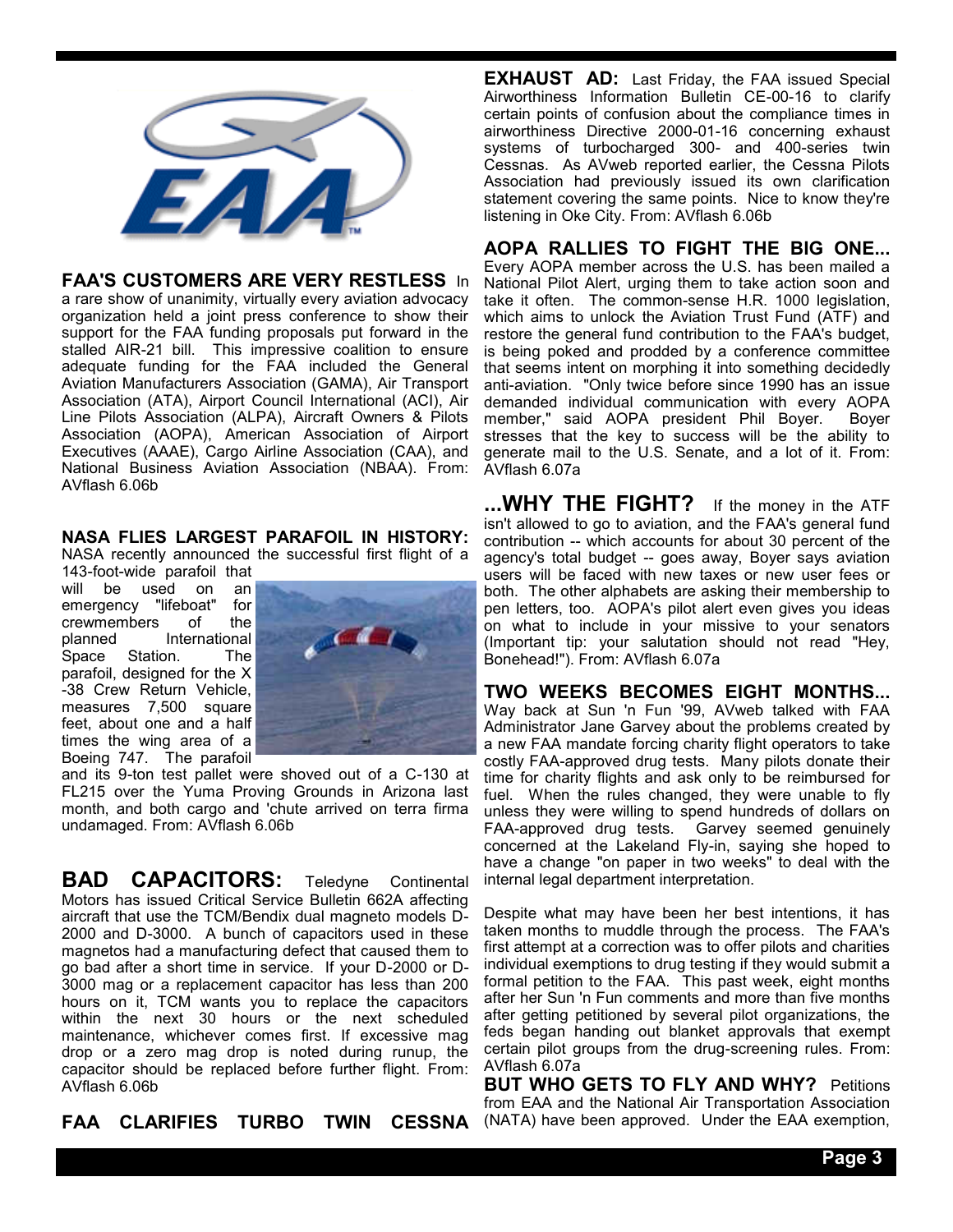private pilots who are EAA members will be able to fly "charitable airlifts" under Part 61.113(d) without a drug test, and commercial pilots who are EAA members will be able to fly up to four charity flights without submitting to the testing. NATA's flight school members will be able to give rides to the public at fly-ins and other events to promote aviation. The piecemeal efforts of the FAA at "fixing" the legal interpretation are rapidly becoming as clear as mud. Are you exempt if you offer your services to promote aviation at the local aerodrome? Maybe, maybe not. Deny

everything, admit nothing, and good luck out there. From: AVflash 6.07a

**AIR CARRIER DISPLAY, GA PRICE:** Waterman could definitely have used UPS Aviation Technologies' newly FAA-certified "revolutionary" multi-function display. The MX20 features terrain mapping that shows a picture of the relationship between the aircraft's route of flight and surrounding terrain, and displays weather data, traffic and flight information and ADS-B traffic reports. The large VFR -style map shows geographic features as well as all navaids and low- and high-altitude airways. If the pilot wishes, all the geographical features will go away and the map will turn into an IFR chart. The best part perhaps is the MX20's price -- \$5,995 -- which puts it well within the reach of GA pilots. According to Director of Sales and Marketing Sam Seery, "The MX20 has the potential to change the way pilots fly, forever." From: AVflash 6.07a

**AVIDYNE'S FSDS GET CONNECTED:**  Avidyne Corporation this week announced that its FlightMax series of flight situation displays (FSDs) can now use a satellite-based datalink for in-flight display of graphical and textual weather information. service, known as Echo Flight, uses the ORBCOMM constellation of low-earth orbiting satellites. Avidyne said that the Echo Link transceiver and antenna will go for about \$2,500, while a \$25 monthly service fee will also be charged. From: AVflash 6.07b

**FAA'S PLAIN TALK...** As AVweb recently reported, AOPA has reservations about the FAA's proposal to make its rulemaking regulations more accessible to the layperson. Now AOPA has made its objections official in formal comments to the NPRM proposing the Part 11 changes. From: AVflash 6.07b

**FREE GA AIRCRAFT SAFETY TIPS: EASY LESSONS FROM HARD EXPERIENCE** "Safety Highlights," booklets providing accident analyses and safety tips for various GA aircraft, are being produced and distributed free by AOPA Air Safety Foundation thanks to a grant from the United States Aircraft Insurance Group. The first booklet -- for the 172 – has already been mailed to more than 25,000 owners and operators at no charge. Booklets to follow will cover the Piper PA-28 series, the Cessna 182 and other models to be announced. From:<br>AVflash 6.08a

**FLY THE CONCORDE FOR \$750 A SEAT:**  Sorry, not across the Atlantic at that price -- just "around the patch" in Wisconsin this summer. Tickets priced at \$750 are available for a ride on the Mach speedster at EAA AirVenture 2000, which will be held July 26-August 1,



at Wittman Regional Airport, Oshkosh, Wis. Though the deep-discount tickets won't be taking you to France, the one-hour subsonic hops do head in the general direction of Canada and we hear they speak French there too. From: AVflash 6.08a

**PASSING OF "TRADER JON," A LEGEND TO NAVAL AVIATORS:** Martin Weissman, the proprietor of the famed Naval Aviator hangout "Trader Jon's" for nearly half a century, died Friday in Pensacola, Fla. The ramshackle bar was a legend among -- and a mandatory stop for -- Naval Aviators training at nearby Pensacola Naval Air Station. Weissman never returned to work after a stroke in 1997, and as previously reported by AVweb, his family has been trying to find a buyer for the famous establishment. A group of Navy veterans has been raising money in an effort to purchase and preserve the bar. From: AVflash 6.08a

**FEDERAL RADIO PLAN RETAINS LORAN-C, FOR NOW:** The new Federal Radionavigation Plan released last week will continue to support Loran-C, according to documents released by the departments of defense and transportation. In recent years, Loran-C has been on the chopping block as budgets and users dwindled and GPS



Bob Thompson on the eggs and Joe Rex on the sausage, while Barbara Fox waits to be served at the March breakfast.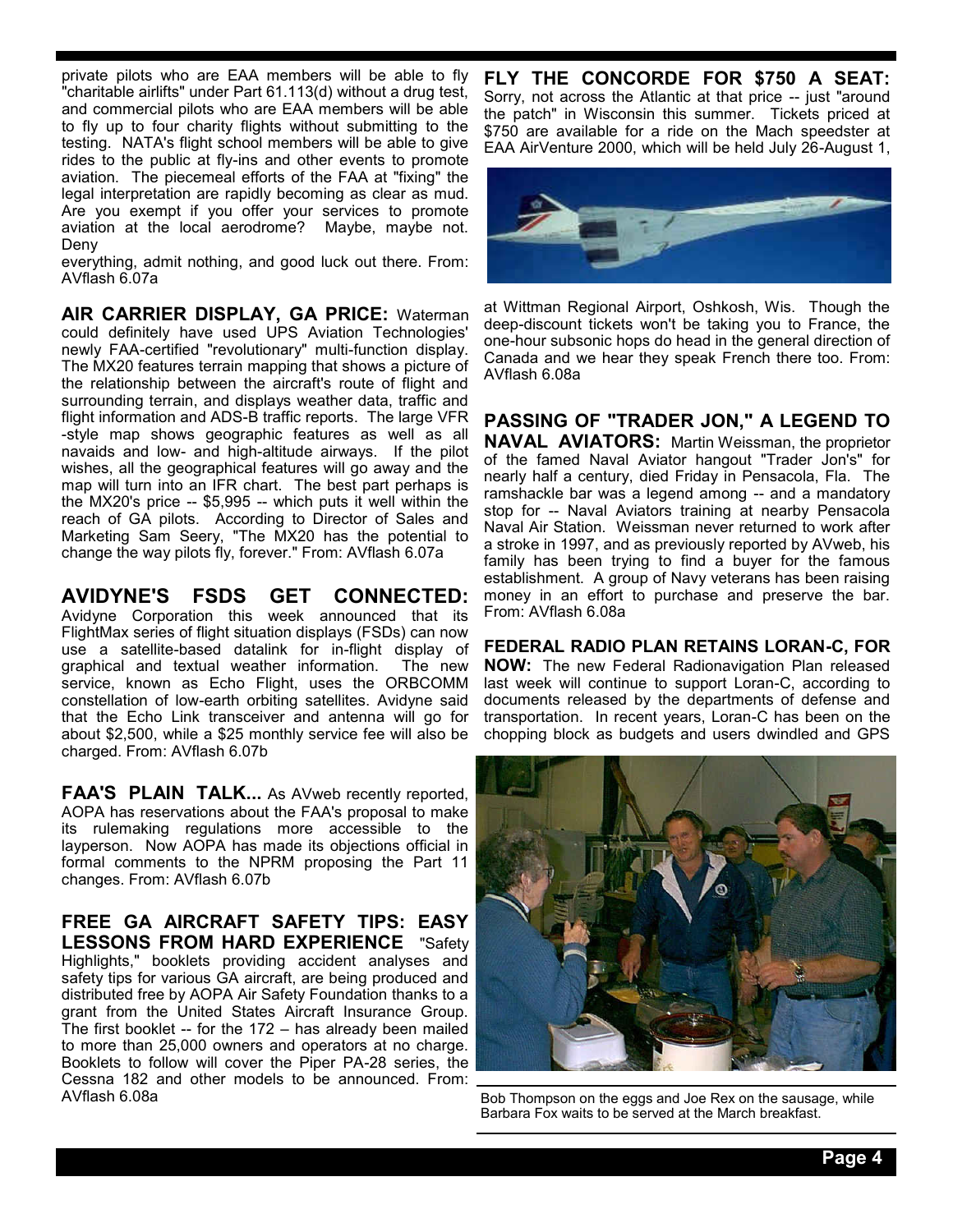took center stage. Still, Loran users may want to go ahead and upgrade: The plan says that the government will operate the system only for "the short term." From: AVflash 6.08a

**COAST-TO-COAST IN HOMEBUILT GYROPLANES:** Two aviation enthusiasts are planning to fly their homebuilt gyroplanes from Kitty Hawk, N.C., to Oshkosh, Wis., this summer-- with stops in each of the 46 other continental United States. Photographer Chuck Feil and veteran gyroplane pilot, builder and CFI Curtis Patten say their journey, which will be timed to conclude at the Experimental Aircraft Association's annual AirVenture flyin, will be an aviation first. From: AVflash 6.08b

**'99 AVIATION ACCIDENT STATS...** GA accident numbers for '99 didn't go down that much, but at least they did go down. According to the NTSB's accident report for last year, general aviation accidents fell by a whopping one compared to 1998. While that doesn't sound like anything to cheer about, it's actually pretty good news when you factor in that 1.1% more flight hours were flown in 1999. Overall, it's news that insurance companies will like. The accident rate per 100,000 flight hours and the fatal accident rate per 100,000 hours flown also dropped, showing a nearly 50% improvement since 1970. From: AVflash 6.09a

**NTSB RECOMMENDS AD ON ALL HIGH-**If the FAA approves an NTSBrequested Airworthiness Directive (AD), all 51,000-plus high-wing Pipers still flying will be in for a significant and recurrent inspection. The problem was uncovered during the NTSB's investigation into the August 1998 crash of a PA-18 Super Cub in South Carolina. The pilot was attempting to snag a banner when the Super Cub's left wing failed and the plane crashed. A subsequent inspection showed that the left wing forward lift strut had separated from the wing in-flight. The culprit was corrosion that had completely eaten through the lift strut's forward attach fitting. From: AVflash 6.09a

**...AS THE NTSB ASKS FAA FOR MORE ACTION** In October of '98, the FAA issued a Special Airworthiness Information Bulletin (SAIB) to alert owners and operators of the potential corrosion. An SAIB does not require that action be taken, nor did this one specify how to inspect the forward attach fitting. The NTSB is now asking the FAA to require The New Piper Aircraft Inc. to develop a



recurrent inspection procedure and to require owners to comply with the inspections. The board says it is very concerned that undetected corrosion could cause a sudden in-flight structural failure and is asking the FAA to move, posthaste. From: AVflash 6.09a

**HOMEBUILT OPERATING LIMITATIONS RULE CLARIFIED** After years of trying, the EAA and FAA have hammered out an agreement that should put an end to the confusion over homebuilt aircraft operating limitations. Previously the limitations pretty much depended on what part of the country you lived in and



which FSDO's jurisdiction you were under. The EAA-FAA guidelines have now been inserted as part of the homebuilt certification manuals used by all FAA offices and inspectors. The gist is that homebuilt aircraft are prohibited from operating in places where there are a lot of planes or people unless approved by ATC, or unless they're flying at a high enough altitude to make a safe emergency landing. Once the initial Phase 1 testing of the plane is complete, no further approval will be needed to fly over populated areas. From: AVflash 6.09a

**AOPA'S BOYER CALLS ON CONGRESS TO FIX THE FAA'S FUNDING...** In testimony Tuesday before the House Subcommittee on Aviation, Aircraft Owners and Pilots Association President Phil Boyer criticized the Clinton budget proposal for imposing \$1 billion in unnecessary aviation user fees, while at the same time cutting programs critical to flight safety. "When will President Clinton get the message?" Boyer said. "Since this administration came into office, Congress has emphatically told it 'no user fees' five times!" Under the administration's proposal, new taxes would fund the FAA while the aviation trust fund surplus continues to grow, and the general fund contribution to the FAA budget would be eliminated. From: AVflash 6.09b

**...AND ASKS FOR PROGRESS ON GA SAFETY PROMISES...** Boyer also gave the subcommittee examples of GA safety programs jeopardized by the administration budget, particularly cuts in programs to improve delivery of weather information to pilots. He also lamented long-broken promises by the FAA to modernize Flight Service Station equipment, showing the committee members the dramatic difference between